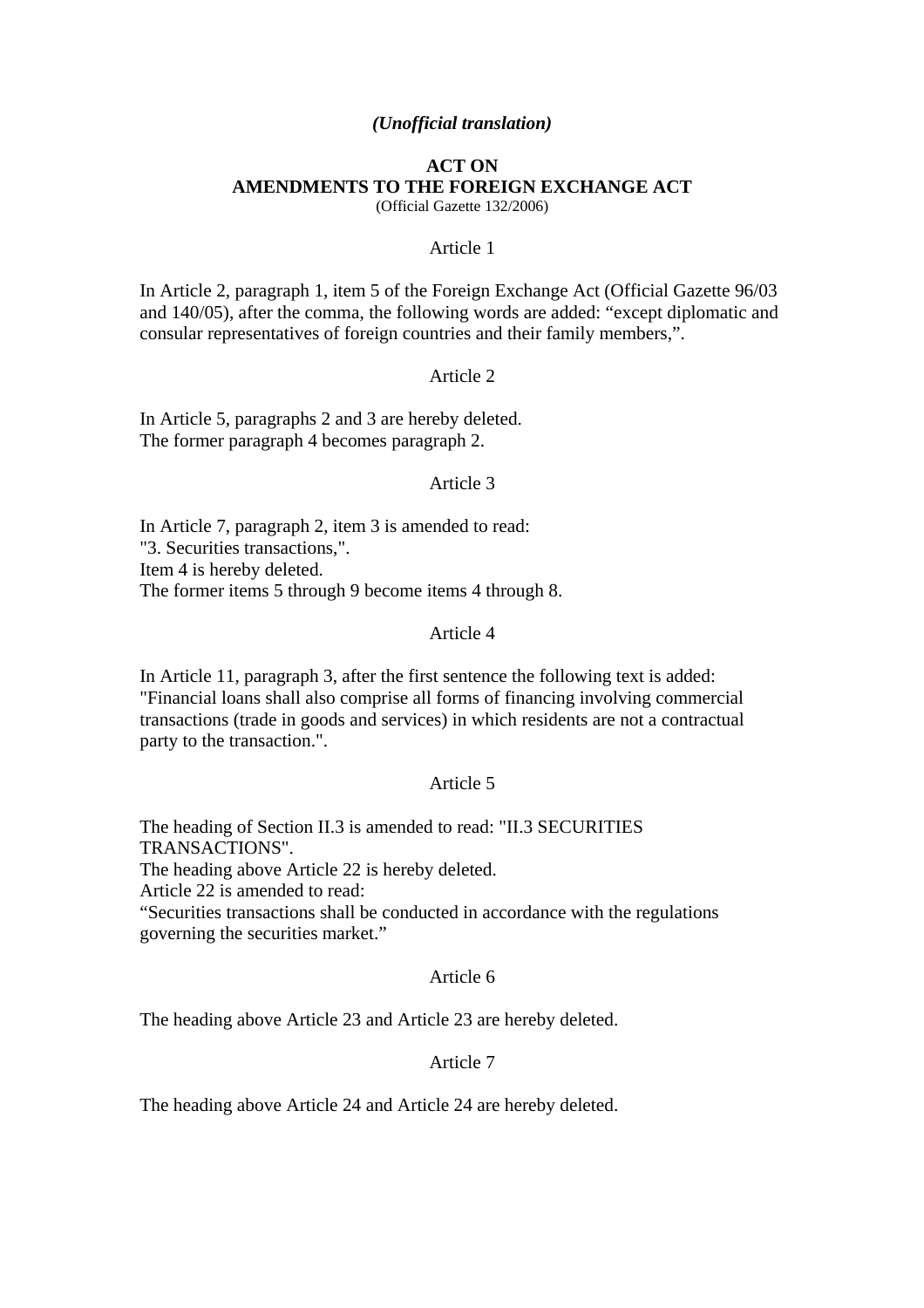### Article 8

The section heading above Article 25 and Article 25 are hereby deleted.

## Article 9

The heading above Article 26 and Article 26 are hereby deleted.

### Article 10

The section heading above Article 27 is amended to read: "II.4 TRANSACTIONS INVOLVING STAKES IN INVESTMENT FUNDS".

Article 27 is amended to read:

"Transactions involving stakes in investment funds shall be conducted in accordance with the regulations governing investment funds operations.".

# Article 11

The section heading above Article 28 is amended to read: "II.5 CREDIT TRANSACTIONS".

## Article 12

The section heading above Article 29 is amended to read: "II.6 DEPOSIT TRANSACTIONS".

#### Article 13

In Article 30, paragraph 5 is hereby deleted.

# Article 14

The section heading above Article 31 is amended to read: "II.7 PAYMENTS ON THE BASIS OF INSURANCE AGREEMENTS".

#### Article 15

In Article 34, paragraph 2 is amended to read: "(2) The Croatian National Bank shall prescribe the time limit within which residents shall deposit foreign cash and checks collected in transactions with non-residents to an account with a bank."

# Article 16

Article 35 is amended to read:

"(1) Payments and transfers in connection with capital transactions shall be unrestricted provided each such transaction is entered into in accordance with this Act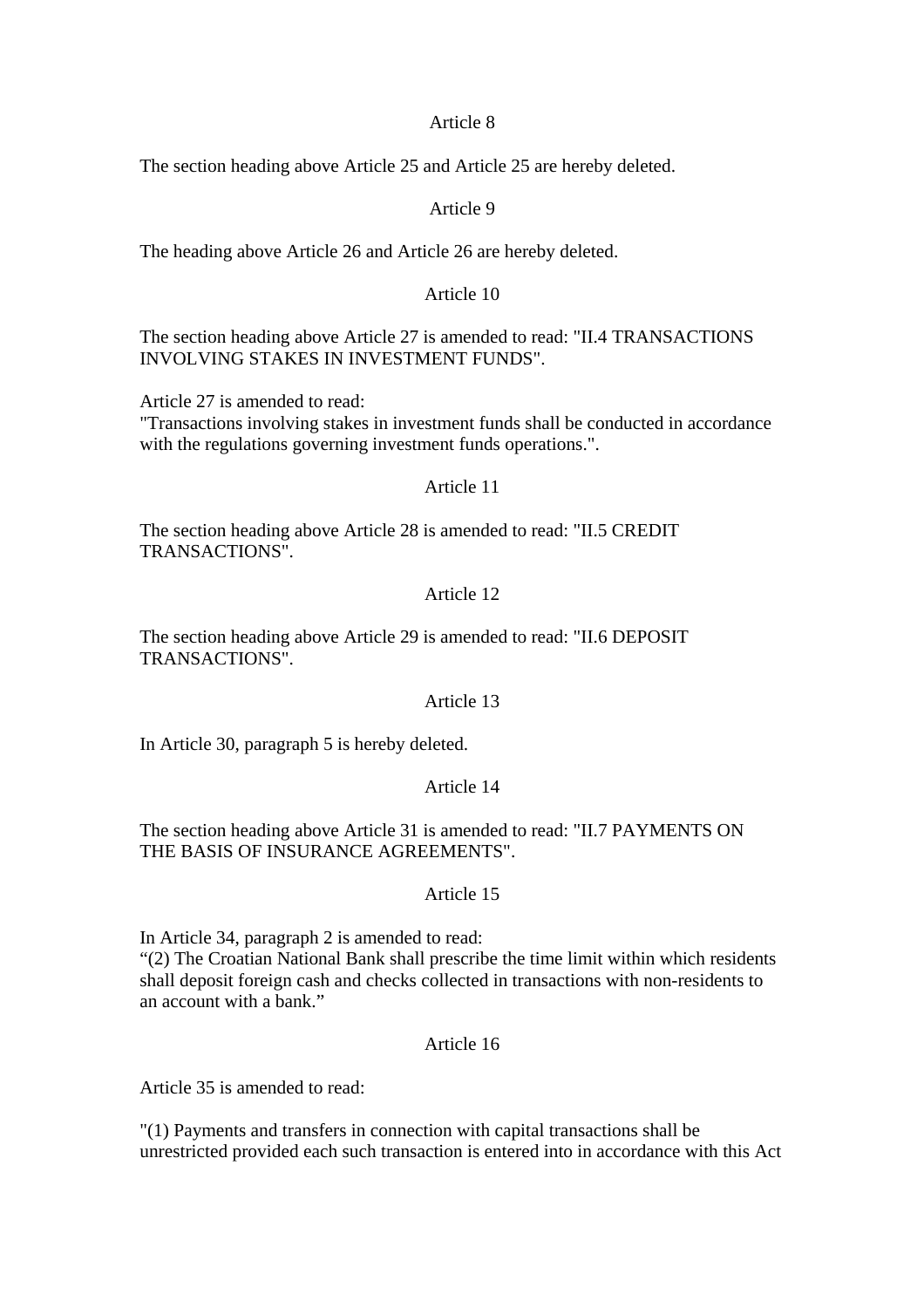and all tax obligations arising from such a transaction have been settled in the Republic of Croatia.

(2) By way of derogation from the provisions of paragraph 1 of this Article, each transfer abroad of profits earned by non-residents through direct investments in the Republic of Croatia shall be subject to the application of Article 20, paragraph 1 of this Act.

(3) Payments and transfers referred to in paragraph 1 of this Article shall be unrestricted provided the transaction has been duly reported as provided by this Act."

# Article 17

In Article 36, paragraph 2, after the words: "the Croatian National Bank shall prescribe", the words: "for residents" are added.

### Article 18

In Article 37, paragraph 2, a correction is made to the Croatian text, with no bearing on the text of the English translation.

## Article 19

Article 39 is amended to read:

"Article 14, paragraph 3, Article 28, paragraphs 4 and 6, Article 29, Article 36, paragraph 2, Article 38 and Article 42, paragraph 6 of this Act shall not apply to residents staying abroad on the basis of a valid work permit for a period of not less than 183 days or a permanent residence permit and residents referred to in Article 2, paragraph 1, item 5."

#### Article 20

The heading above Article 40 is amended to read: "Prevention of Money Laundering and Foreign Cash Counterfeiting"

In Article 40, new paragraph 3 is added which reads:

"(3) The Croatian National Bank shall prescribe the procedures for handling foreign cash suspected of being counterfeit.".

### Article 21

After Article 40, a new Article 40.a and the heading above it is added which read:

### "Medals and Tokens Similar to Foreign Coins" Article 40.a

(1) Any production, sale, importation and distribution, for the purpose of sale or for other commercial purposes, of medals and tokens similar to foreign cash, shall be prohibited.

(2) The Croatian National Bank shall prescribe the characteristics based on which it can be determined whether a medal or a token is similar to foreign coins."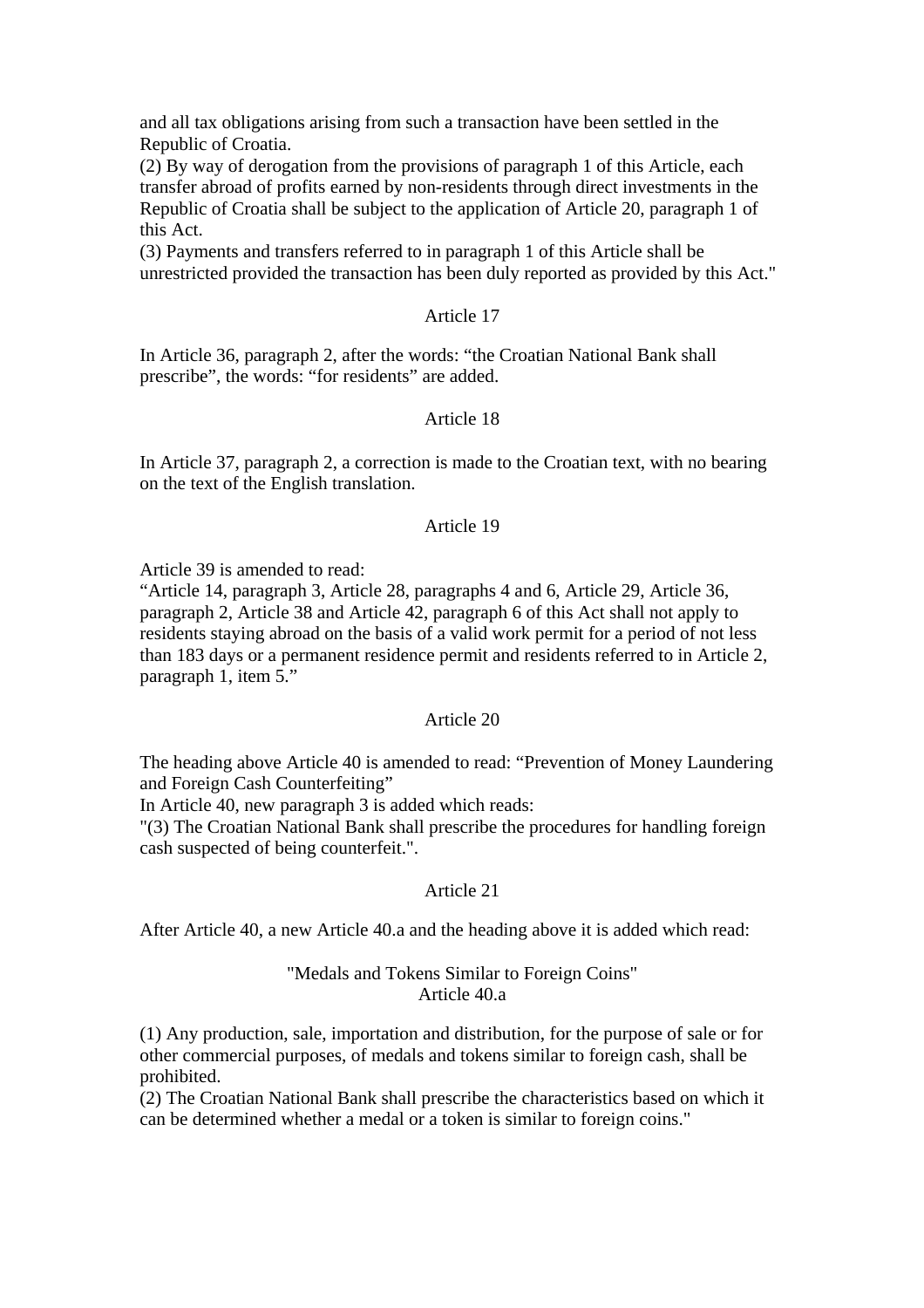## Article 22

In Article 42, paragraph 3, the first sentence is amended to read: "Any purchase or sale of foreign means of payment in the Republic of Croatia by residents and nonresidents shall be conducted in banks.".

After paragraph 5, paragraph 6 is added which reads:

"(6) Residents, except banks, shall be prohibited from purchasing or selling foreign currency abroad."

### Article 23

In Article 46, paragraph 1, after the word: "denominated", the words: "and payable" are hereby deleted.

Paragraph 2 is amended to read:

"(2) Authorised exchange offices shall be resident craftsmen, sole traders and legal persons with an authorisation from the Croatian National Bank to conduct exchange transactions."

After paragraph 2, new paragraphs 3 and 4 are added which read:

"The authorised exchange office referred to in paragraph 2 of this Article may conduct exchange transactions provided it meets the following conditions:

1. it uses protected software certified by the Croatian National Bank,

2. it has entered into an agreement with a bank on the conduct of exchange transactions,

3. has its exchange activity enrolled in the court register or register of trades and crafts, and

4. authorised exchange office that is a craftsmen, a sole trader, a member of the management board of the authorised exchange office that is a legal person, and qualified owners referred to in Article 46.a, paragraph 1, item 2 and paragraph 2 item 2 of this Act, shall be persons with no history of criminal offence against the values protected by international law, payment transactions and operations security, document authenticity or of criminal offences as defined in this Act, or if they have a history of criminal offence, they shall be allowed to conduct exchange transactions only after a five-year period has elapsed since the verdict's finality, where the time spent serving the term shall not be included in the calculation of this five-year period."

(4) Qualified owner, within the meaning of this Act, shall be a natural or a legal person directly holding a minimum 25% stake or 25% of shares or other rights on the basis of which it partakes in the management of a legal person." The former paragraph 3 becomes paragraph 5.

#### Article 24

In Article 46.a, paragraph 1, item 1, after the word: "copy", the following words are added: "not older than 30 days from the date of application,". Item 2 is amended to read:

"2. a list of qualified owners for the applicant  $-$  a legal person, stating their full names and places of residence and the number and the place of issue of their personal identification documents or company name and address of the registered office as well as their individual, percentage shares in the equity capital of the applicant,". In item 3, after the comma, the word: "and" is added.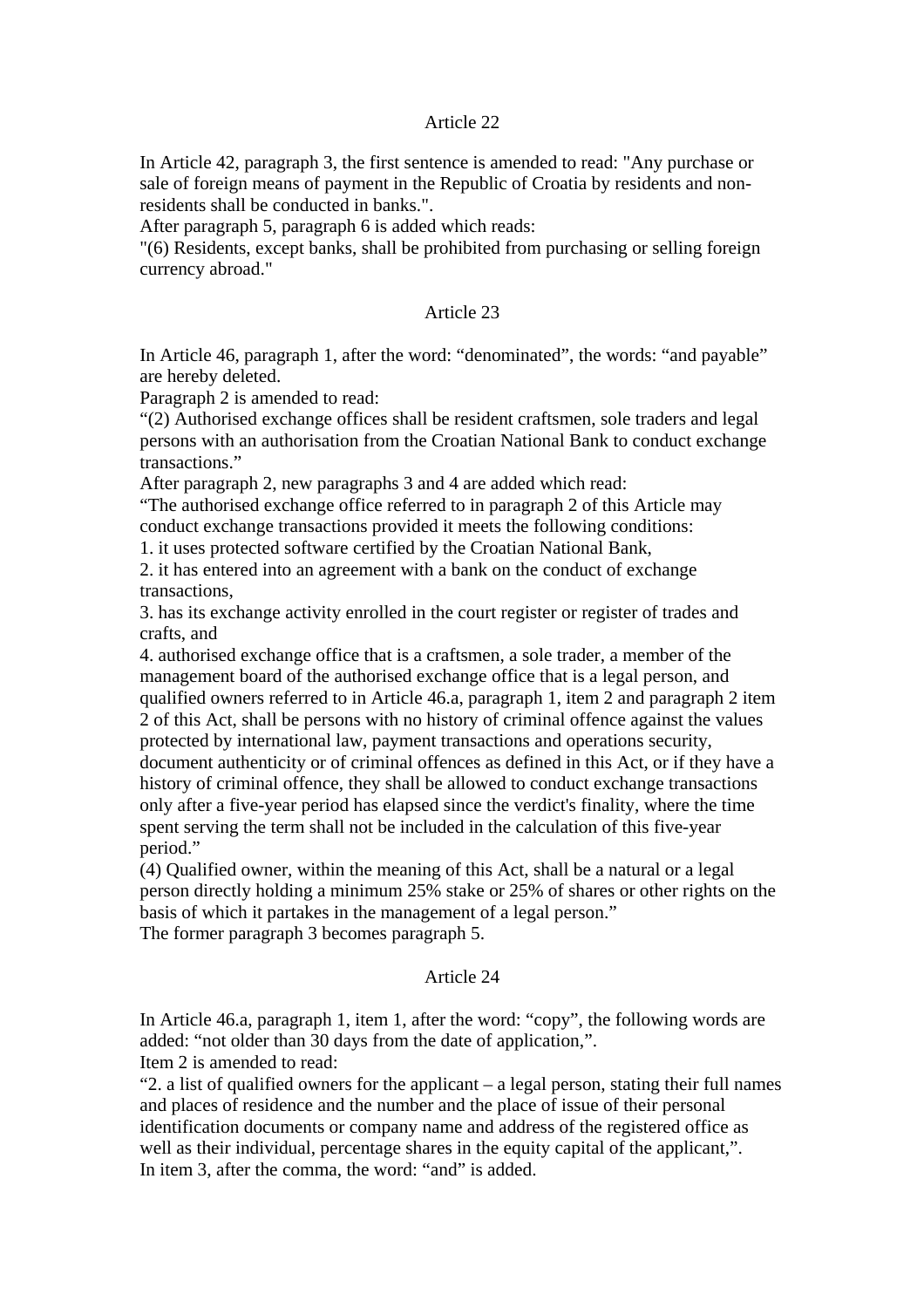In item 4, at the end of the text, the comma is replaced by a full stop and the word "and" is deleted.

Item 5 is hereby deleted.

Paragraph 2 is amended to read:

"(2) Where the qualified owner of the applicant is a legal person, the applicant shall supply, in addition to the documentation referred to in paragraph 1 of this Article, the following documentation for each such qualified owner:

- 1. the original or a certified copy of an excerpt from the court register, not older than 30 days from the date of application,
- 2. a list of its qualified owners who are natural persons, stating their full names and places of residence and the number and the place of issue of their personal identification documents, as well as their individual, percentage shares in the equity capital."

After paragraph 2, paragraph 3 is added which reads:

"(3) The Croatian National Bank shall obtain data on no-criminal history status referred to in Article 46, paragraph 3, item 4 of this Act, upon a justified request, from the criminal history records."

# Article 25

In Article 46.b, paragraph 1 is hereby deleted.

In the former paragraph 2, which becomes paragraph 1, items 1, 2, 3 and 4 are amended to read:

"1. if it establishes that the applicant has not concluded an agreement or a preliminary agreement for the purchase of protected computer programme for the conduct of exchange transactions certified by the Croatian National Bank and for which the Croatian National Bank has issued a certificate of authenticity for the protected software which is the subject of the agreement or a preliminary agreement, or 2. if it establishes that the applicant has not concluded an agreement or a preliminary agreement with a contractual bank,

3. if it establishes that the applicant craftsmen or sole trader or member of the management board of a legal person that is the applicant or any of the qualified owners referred to in Article 46.a, paragraph 1, item 2 and paragraph 2, item 2 of this Act is a person convicted of a criminal offence against the values protected by international law, payment transactions and operations security and document authenticity or of a criminal offence as defined in this Act, or that such person has conducted exchange transactions without fulfilling the requirement of a five-year period of elapse since the verdict's finality, with the time spent serving the term not being included in the calculation of this five-year period."

4. if it follows from other available data that business activities or operations or conduct of the person referred to in item 3 of this paragraph might threaten the legitimate business operations of the authorised exchange office.".

The former paragraphs 3 and 4 now become paragraphs 2 and 3.

# Article 26

In Article 46.c, paragraph 1, item 2 is hereby deleted.

The former item 3 becomes item 2.

The former item 4 which becomes item 3 is amended to read: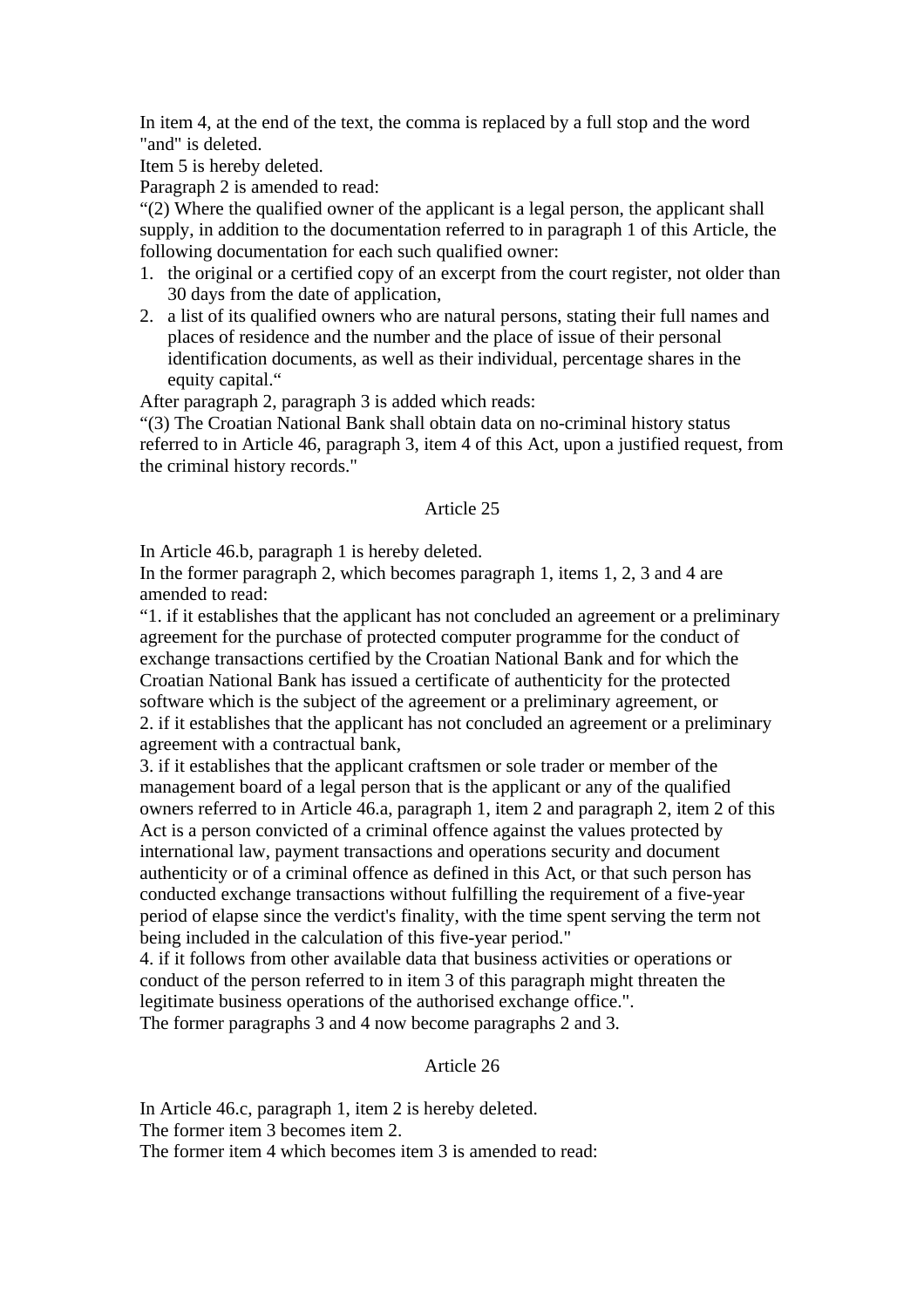"3. if, after being granted authorisation, the authorised exchange office conducts exchange transactions without fulfilling the conditions referred to in Article 46, paragraph 3, items 1, 2 and 4,".

After the former item 4, which becomes item 3, a new item 4 is added which reads: "4. if the authorised exchange office has been convicted on the basis of a final judgement for any of the major offences referred to in Article 63, paragraph 1, item 16 of this Act, in case of an offence committed in relapse or if the value of foreign cash or kuna cash that was the subject of the offence exceeds HRK 200,000.00,". After paragraph 1, paragraphs 2, 3 and 4 are added which read:

"(2) No appeal can be made against a decision withdrawing authorisation for the conduct of exchange transactions, but an administrative dispute may be initiated. (3) Each authorised exchange office whose authorisation for the conduct of exchange transactions has been withdrawn by the Croatian National Bank shall be removed from the court register or the register of trades and crafts on the basis of a decision issued by the Croatian National Bank.

(4) The authorised exchange office that has had its authorisation for the conduct of exchange transactions withdrawn by the Croatian National Bank shall not be allowed to apply for a new authorisation for the conduct of the same activity, before expiry of a one-year period from the date when the decision on the withdrawal of authorisation has been served."

## Article 27

After Article 46.c, new Articles 46.d and 46.e and the headings above them are added which read:

"Cessation of Validity of the Authorisation to Conduct Exchange Transactions"

# Article 46.d

Authorisation to conduct exchange transactions shall cease to be valid:

1. on the date when the decision on withdrawal of authorisation to conduct exchange transactions is served;

2. on the date when a bankruptcy proceeding is initiated against the authorised exchange office,

3. upon removal of the authorised exchange office from the court register or the register of trades and crafts."

### Notification of Changes

### Article 46.e

(1) Each authorised exchange office shall notify the Croatian National Bank about all changes in the court register or the register of trades and crafts within 8 days from the date of change being entered into the register as well as about changes in qualified owners referred to in Article 46.a, paragraph 1, item 2 and paragraph 2, item 2 of this Act within 8 days from the date of change.

(2) In addition to the notification referred to in paragraph 1 of this Article, the authorised exchange office shall supply an excerpt from the court register or the register of trades and crafts for the applicant and a list of new qualified owners as well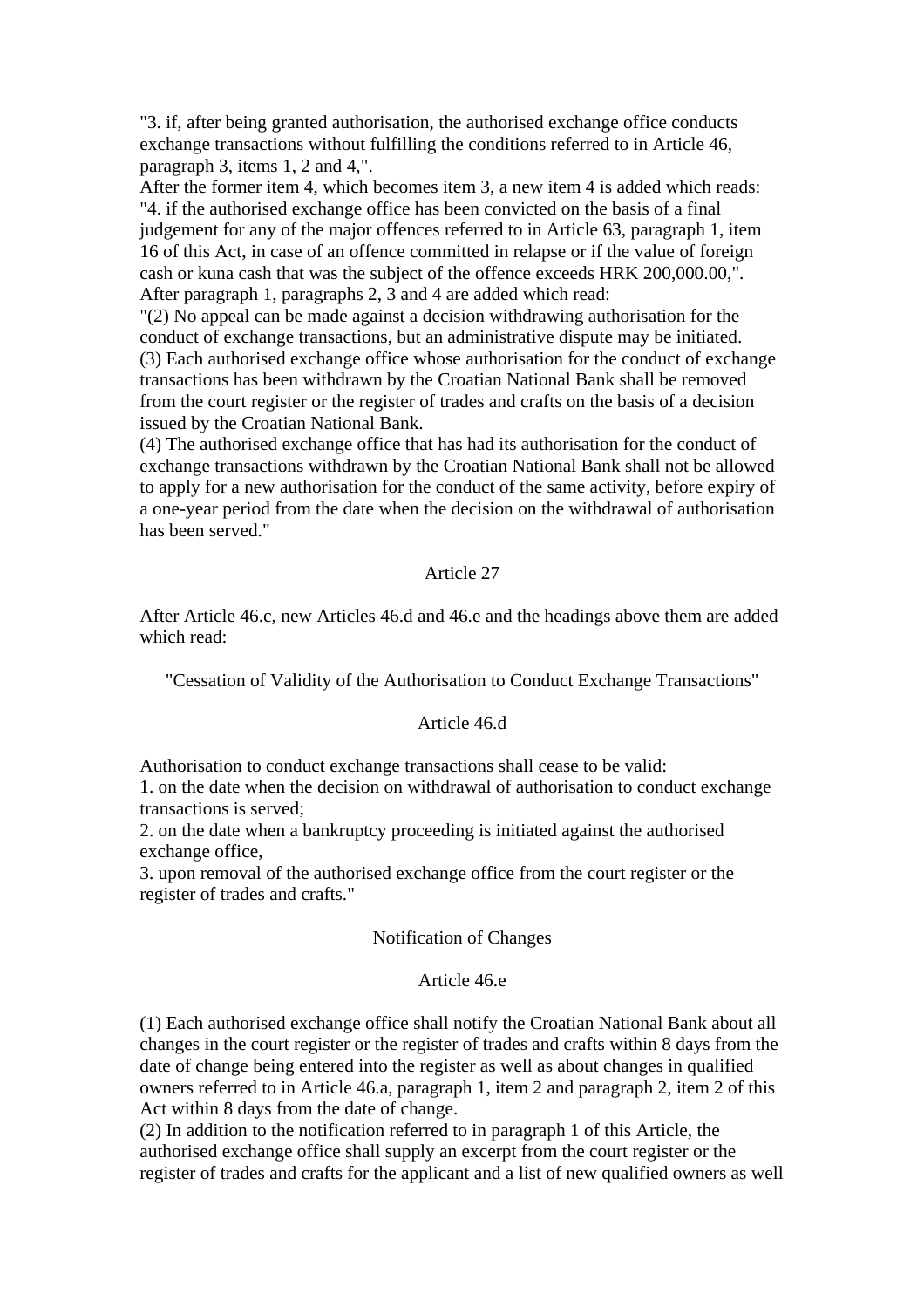as other documentation pertaining to the new qualified owners pursuant to Article 46.a, paragraph 1, item 2 and paragraph 2 of this Act.".

#### Article 28

In Article 49, paragraph 1 is amended to read:

"(1) Residents shall, in accordance with the provisions of this Act and subordinate legislation, inform the Croatian National Bank about all cross-border transactions they have entered into. Banks, authorised companies, the Central Depository Agency, public notaries and bodies of customs administration shall also inform the Croatian National Bank about any cross-border third-person transactions of which they learn in the course of conduct of their business, pursuant to the provisions of this Act and subordinate legislation."

#### Article 29

In Article 62, paragraph 1, item 1, the word: "protected" is replaced by the word: "certified".

### Article 30

In Article 63, paragraph 1, items 4, 5, 6 and 7 are hereby deleted. Item 8 is amended to read:

"8. enters into a loan agreement with a non-resident in the name and for the account of another person, contrary to the provisions of this Act,"

After item 8, item 8.a is added which reads:

"8.a fails to transfer the funds obtained through a foreign financial loan to an account opened with a bank with a registered office in the Republic of Croatia or to an account opened abroad in accordance with Article 29 of this Act, fails to use foreign financial loan in accordance with the loan agreement, when payment for the goods and services is agreed to be made directly to the supplier or service provider, or fails to use the financial loan to pay off a previously agreed foreign loan.

After item 19, the full stop is deleted, a comma inserted and new items 20, 21, and 22 are added which read:

"20. fails to supply to the Croatian National Bank within the prescribed time limits the notification and the documentation referred to in Article 46.e of this Act,

21. engages in the production, sale, importation or distribution for the purpose of sale or for other commercial purposes of medals and tokens similar to foreign cash,

22. fails to act in accordance with the procedures prescribed by the Croatian National Bank when handling foreign cash suspected of being counterfeit."

# Article 31

In Article 64, paragraph 1, items 1 and 5 are hereby deleted.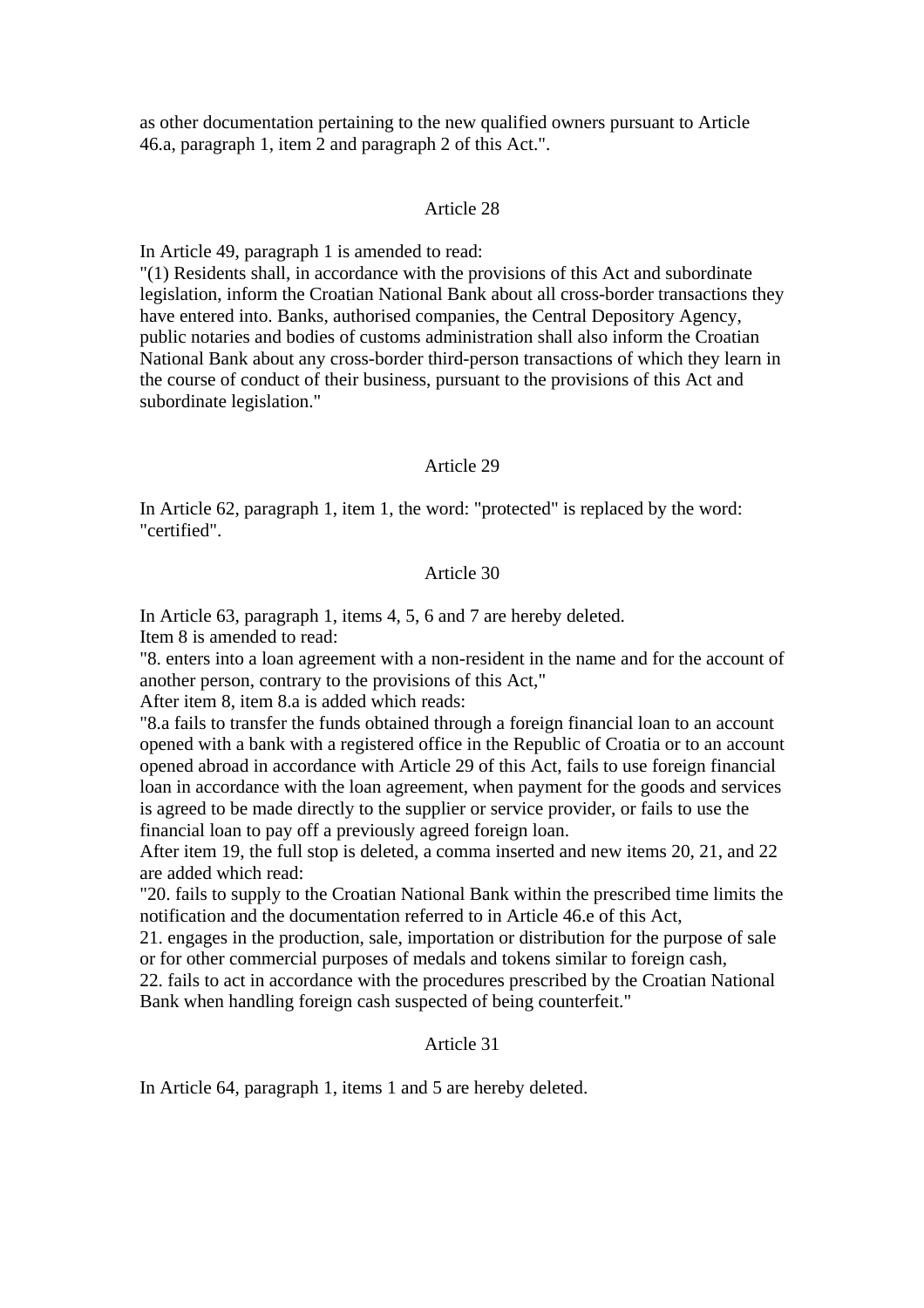Article 32

Article 65 is hereby deleted.

Article 33

Article 66 is hereby deleted.

Article 34

Article 67 is hereby deleted.

Article 35

In Article 78, paragraph 1 is amended to read:

"(1) As of 1 January 2008, Article 35, paragraph 3 of this Act shall cease to be valid, and as of 1 January 2009, Article 14, paragraph 3, Article 18, paragraphs 2 and 3, Article 28, paragraphs 4 and 6, Article 29, Article 34, paragraph 1, Article 36, Article 37, Article 38, Article 42, paragraph 6, Article 63, paragraph 1, items 8.a, 9, 10, 11 and 15 and Article 68 of this Act, shall cease to be valid."

# TRANSITIONAL AND FINAL PROVISIONS

# Time Limits for the Adjustment of the Authorised Exchange Offices

# Article 36

(1) Authorised exchange offices which have been issued authorisations for the conduct of exchange transactions prior to the entry into force of this Act, shall supply the documentation to the Croatian National Bank in accordance with Article 24 of this Act within 90 days from the date of entry into force of this Act.

(2) The Croatian National Bank shall withdraw its authorisation for the conduct of exchange transactions from each authorised exchange office which fails to act in accordance with the time limits and the procedures determined in paragraph 1 of this Article.

(3) The Croatian National Bank shall withdraw its authorisation for the conduct of exchange transactions from the authorised exchange office referred to in paragraph 1 of this Article, if it establishes on the basis of criminal records data and other sources that the conditions referred to in Article 25 of this Act have been met.

(4) Proceedings initiated prior to the entry into force of this Act shall be completed in accordance with the provisions of this Act.

(5) In proceedings referred to in paragraph 4 of this Act, the Croatian National Bank shall decide on each application within 180 days from the date of entry into force of this Act.

(6) Authorised exchange offices referred to in Article 46, paragraph 2 of the Foreign Exchange Act (Official Gazette 96/03) registered, as on the date of entry into force of the Act on Amendments to the Foreign Exchange Act (Official Gazette 140/05) for the conduct of exchange transactions and conducting exchange transactions on the basis of an agreement with a bank, which have not applied for an authorisation to